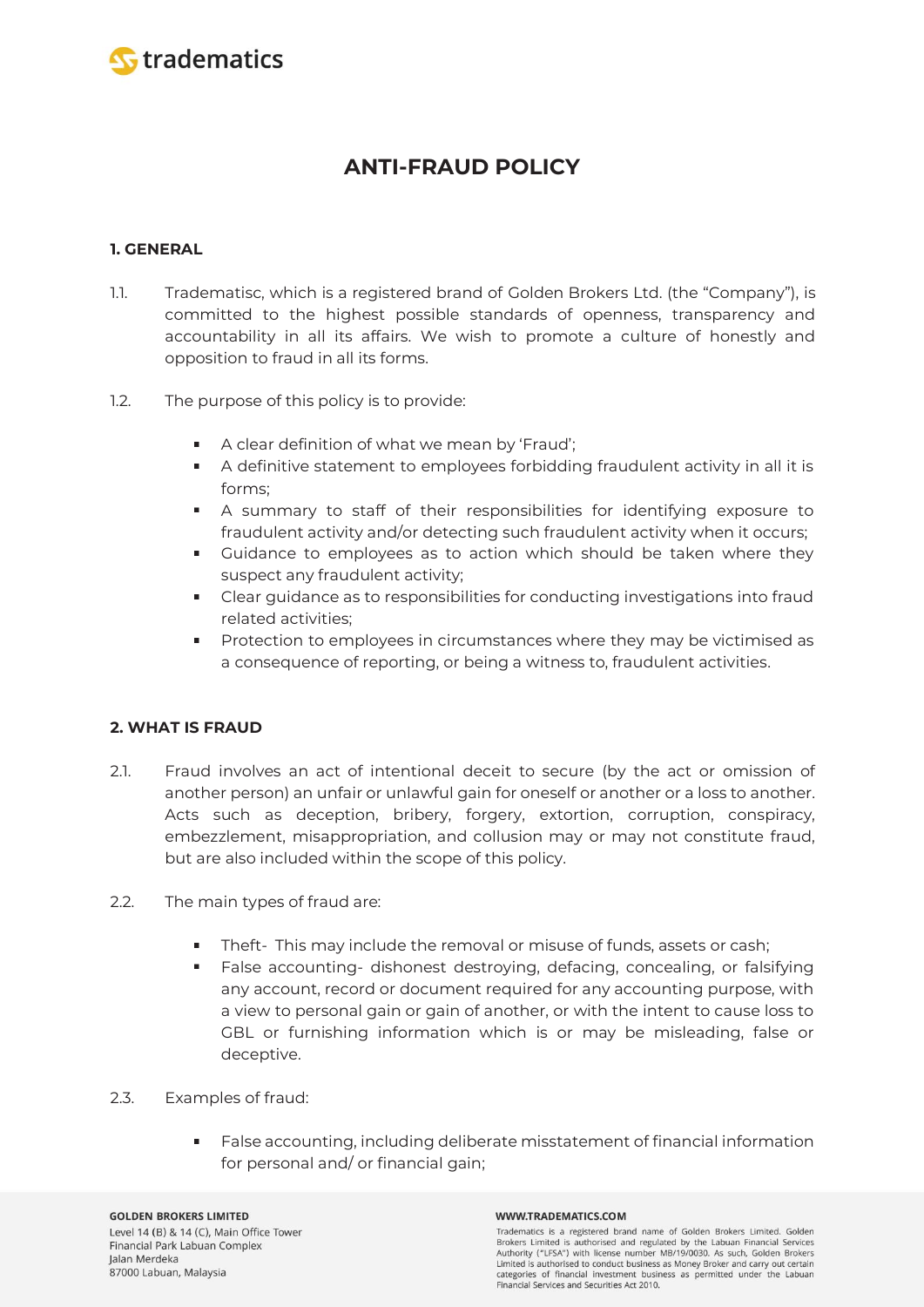

- Theft including trade secrets, intellectual property, equipment, etc; ٠
- Using false payment instructions, invoices or cheques in order to receive a  $\blacksquare$ payment to one's own account, or to a third-party account in exchange for a benefit;
- Falsification of payroll records, unsubstantiated expenses claims, accepting **Contract** or providing bribes or kickbacks in exchange for business whether or not for GBL's benefit;
- **College** Acts by intermediaries, including any act or omission knowingly committed with the intent to obtain a benefit through deceit. This would include, but not limited to: forgery or intentionally presenting false information on an application or in connection with the renewal or reinstatement or in support of a claim or refund; the manipulation of customer information in order to unlawfully obtain customer funds: fraudulent representations in sales and marketing activities: and embezzlement or theft of company or client assets.

## **3. RESPONSIBILITIES OF THE EMPLOYEES**

- 3.1. It is the responsibility of all employees to carry their work in such a way as to prevent fraud occurring in the workplace. Employees must also be alert for occurrences of fraud, be aware that unusual transactions or behaviours could be indications of fraud and report potential cases of fraud.
- 3.2 Employees must stay alert to the signs of fraud and report suspicion of fraud immediately, regardless of value, to the manager, or Compliance Officer or anonymously via the company's website. The Board of Directors must immediately be notified if the alleged fraud involves manipulation, omissions or misrepresentation of financial reports/ results.
	- If your subordinate reports any suspected fraud then you should, in turn, report  $\blacksquare$ the matter to Board of Directors and/or Compliance Officer;
	- $\mathbf{u}$ Do not alert the suspected individual or other unauthorised persons in an effort to determine facts or suspicion. All cases of suspected fraud will be handled with utmost care / confidentiality;
	- Attend any relevant training programs provided by the company to understand your obligations. Work in accordance with the Operating Principles;
	- Line Functions are required to establish and maintain sufficient controls to ensure that fraud risk is properly monitored and mitigated. All employees should company with controls and procedures in their areas of responsibility;
	- Cooperate in investigations and do not wilfully or knowingly state anything which you believe is false or you do not believe to be true.

### **4. DEALING WITH REPORTS OF SUSPECTED FRAUD**

4.1. The Company is committed to fraud control with an emphasis on proactive prevention, putting in place detection measured in its effort to reduce possibilities which could lead to fraud. We believe in zero tolerance to fraud. Thus, when a Fraud is detected, suspected or alleged, we are committed to fully investigate the matter.

#### WWW.TRADEMATICS.COM

Tradematics is a registered brand name of Golden Brokers Limited. Golden Brokers Limited is authorised and regulated by the Labuan Financial Services Authority ("LFSA") with license number MB/19/0030. As such, Golden Brokers Limited is authorised to conduct business as Money Broker and carry out certain categories of financial investment business as permitted under the Labuan Financial Services and Securities Act 2010.